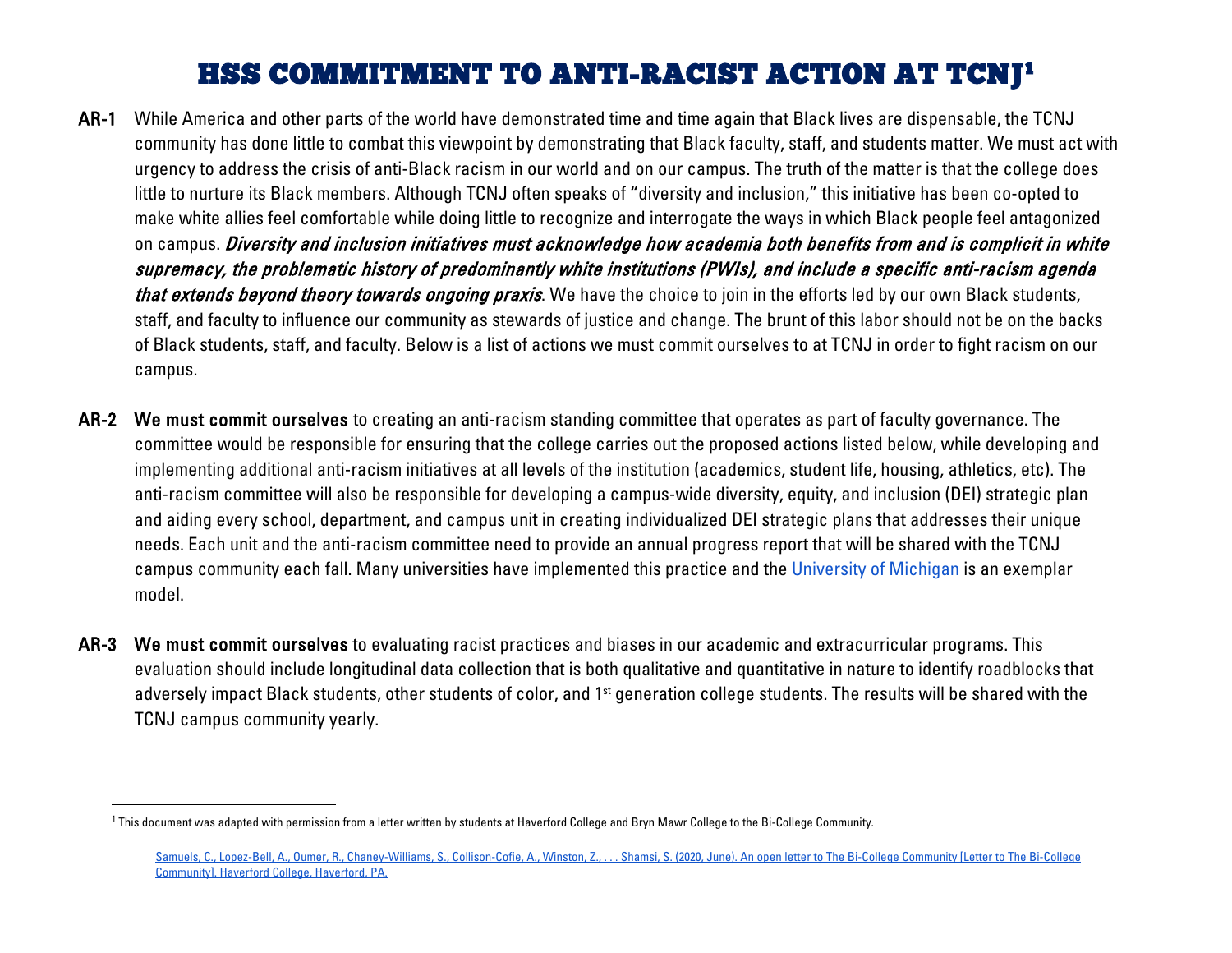- AR-4 We must commit ourselves to creating a course on white supremacy and white privilege as part of the college-wide requirements. The course would be designed alongside Black students, faculty, and staff with the objectives of exploring the history and continued existence of race and racism to understand current social, economic, political, cultural, and structural conditions. It should educate on the history and continued existence of police brutality, explicit biases, and address microaggressions, cultural appropriation, and other forms of hidden biases. Ideally, this course would be taken by sophomore year. Our current Civic Responsibilities requirement is not enough.
- AR-5 We must commit ourselves to forming a credit-bearing, community-building summer program for Black students and other students of color, focusing specifically on introducing them to STEM and writing courses, as well as other preparatory courses, so that they may be further prepared for college life. In addition to this, emphasis should be placed on social justice, leadership, and successfully navigating a PWI. This program would be four weeks long, and offer the ability to earn 2 credits, free of cost, and also include social and educational excursions. This program could be modeled after summer programs offered by the **EOF** program and the [Cooperman College Scholars program,](http://coopermanscholars.org/program/) and extend into the students' first year at TCNJ.
- AR-6 We must commit ourselves to hiring Black faculty and faculty of color and increase attention to retaining and supporting existing faculty of color across all departments.
	- AR-6.1 HR must curate a list of diversity focused job boards and make public the forums in which they post jobs.
	- AR-6.2 Black students should be stakeholders and serve as representatives in faculty search committees.
	- AR-6.3 In order to aid with retention and professional development for faculty of color, the college should become an institutional member of Dr. Kerry Ann Rockquemore's [National Center for Faculty Development and Diversity.](https://www.facultydiversity.org/ncfddmission)
- AR-7 We must commit ourselves to implementing yearly faculty diversity training that encompases cultural competency, anti-racism, and the need for social justice in our day to day work. This training must be developed by people within and outside of TCNJ with significant expertise and scholarship in social justice work. The training could be done in conjunction with two already existing programs: The Summer Reading Program and/or Social Justice Day. By utilizing and adapting already existing programs that focus on DEI scholarship, TCNJ is able to provide an enriching and important professional development opportunity for its faculty. This training should also be part of new faculty orientation and include chapters and articles from the following list:

## AR-7.1 Faculty of color experience

AR-7.1.1 Cole, E. R., McGowan, B. L., & Zerquera, D. D. (2017). First-year faculty of color: Narratives about entering the academy. *Equity & Excellence in Education*, *50*(1), 1-12.

AR-7.1.2 Harris, A. P. (2020). *Presumed Incompetent II: Race, Class, Power, and Resistance of Women in Academia*. University Press of Colorado.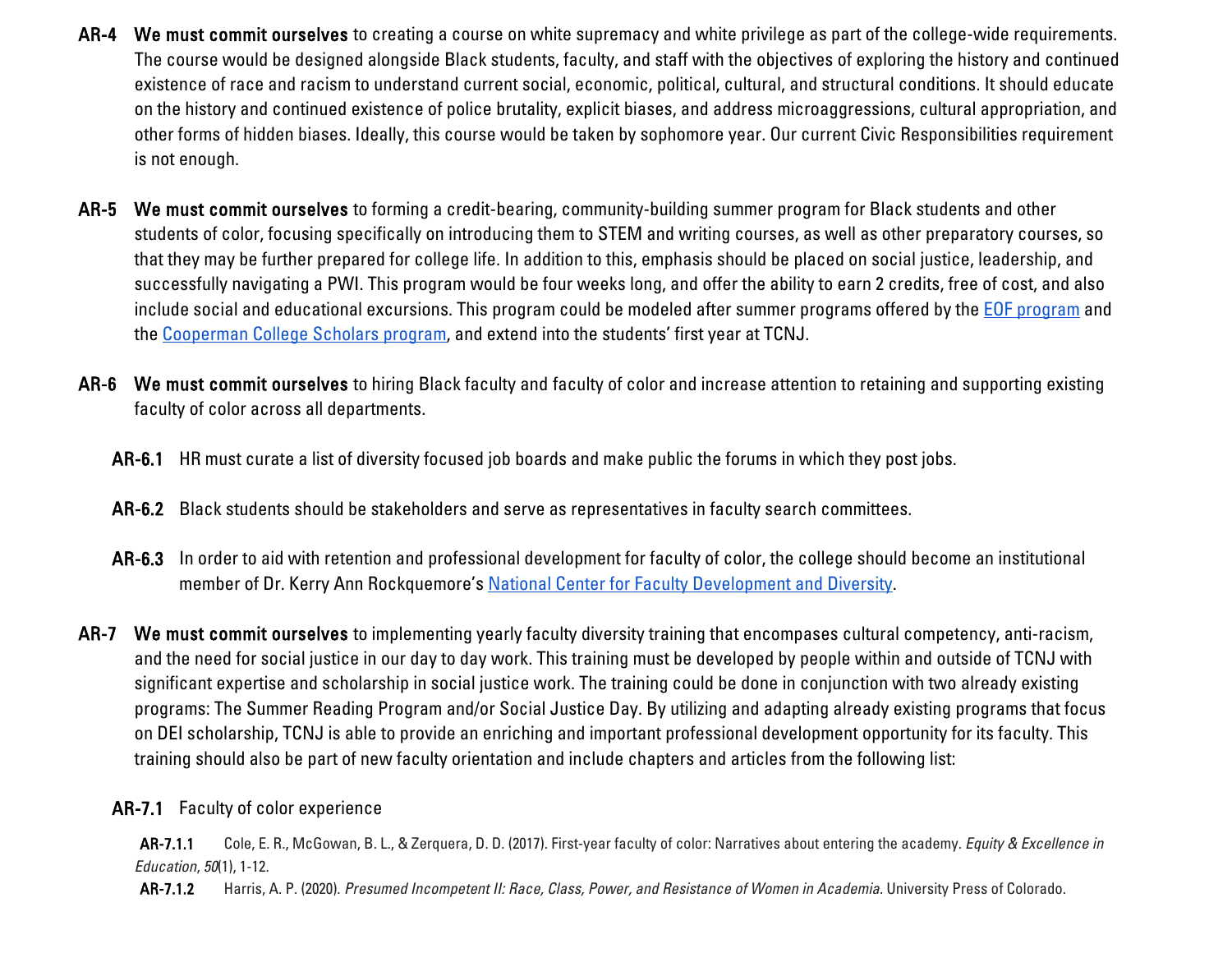<span id="page-2-0"></span>AR-7.1.3 Pittman, C. T. (2010). Race and gender oppression in the classroom: The experiences of women faculty of color with white male students. *Teaching Sociology*, *38*(3), 183-196.

AR-7.1.4 Settles, I. H., Buchanan, N. T., & Dotson, K. (2019). Scrutinized but not recognized:(In) visibility and hypervisibility experiences of faculty of color. *Journal of Vocational Behavior*, *113*, 62-74.

AR-7.1.5 Stanley, C. A. (2006). Coloring the academic landscape: Faculty of color breaking the silence in predominantly White colleges and universities. *American educational research journal*, *43*(4), 701-736.

AR-7.1.6 Zambrana, R. E. (2018). *Toxic ivory towers: The consequences of work stress on underrepresented minority faculty*. Rutgers University Press.

## AR-7.2 Students of color experience

AR-7.2.1 Franklin, J. D. (2019). Coping with racial battle fatigue: differences and similarities for African American and Mexican American College Students. *Race Ethnicity and Education*, *22*(5), 589-609.

AR-7.2.2 Harwood, S. A., Mendenhall, R., Lee, S. S., Riopelle, C., & Huntt, M. B. (2018). Everyday racism in integrated spaces: Mapping the experiences of students of color at a diversifying predominantly white institution. *Annals of the American Association of Geographers*, *108*(5), 1245-1259.

AR-7.2.3 McCoy, D. L., Luedke, C. L., & Winkle-Wagner, R. (2017). Encouraged or weeded out: Perspectives of students of color in the STEM disciplines on faculty interactions. *Journal of College Student Development*, *58*(5), 657-673.

## AR-7.3 Staff of color experience

AR-7.3.1 Gomez, M. L., Ocasio, K., Lachuk, A. J., & Powell, S. N. (2015). The "Battlefield": Life histories of two higher education staff members of color. *The Urban Review*, *47*(4), 676-695.

AR-7.3.2 Jackson, J., & Flowers, L. A. (2003). Retaining African American student affairs administrators: Voices from the field. *College Student Affairs Journal*, *22*(2), 125-136.

AR-7.3.3 Mueller, J., & Pope, R. L. (2003). The relationship of demographic and experience variables to white racial consciousness among student affairs practitioners. *NASPA Journal*, *40*(4), 149-171.

- AR-8 We must commit ourselves to creating and implementing a ["reparations fund"](https://www.nytimes.com/2019/04/12/us/georgetown-reparations.html) towards a yearly allocation of funds to Black students in the form of grants, affinity groups, multicultural spaces, and individual expenses (books, online courses, and therapy). This fund will be pooled from tuition in the form of a semester fee of \$19.47². This fund should also be used to support the local Black community in Ewing and Trenton.
	- AR-8.1 Since TCNJ is unable to make monetary contributions to local organizations, funds should be used to (1) allow local Black organizations and programs to use TCNJ spaces free of charge and (2) host programs and events that speak to the local community. We expect the college to recognize the ways in which it has pillaged from the local Black community and use this as an opportunity to amend said relationships.

<sup>&</sup>lt;sup>2</sup> This number was chosen based on the year segregation became illegal in New Jersey, although it [continues today.](https://escholarship.org/content/qt5x78n1bd/qt5x78n1bd.pdf)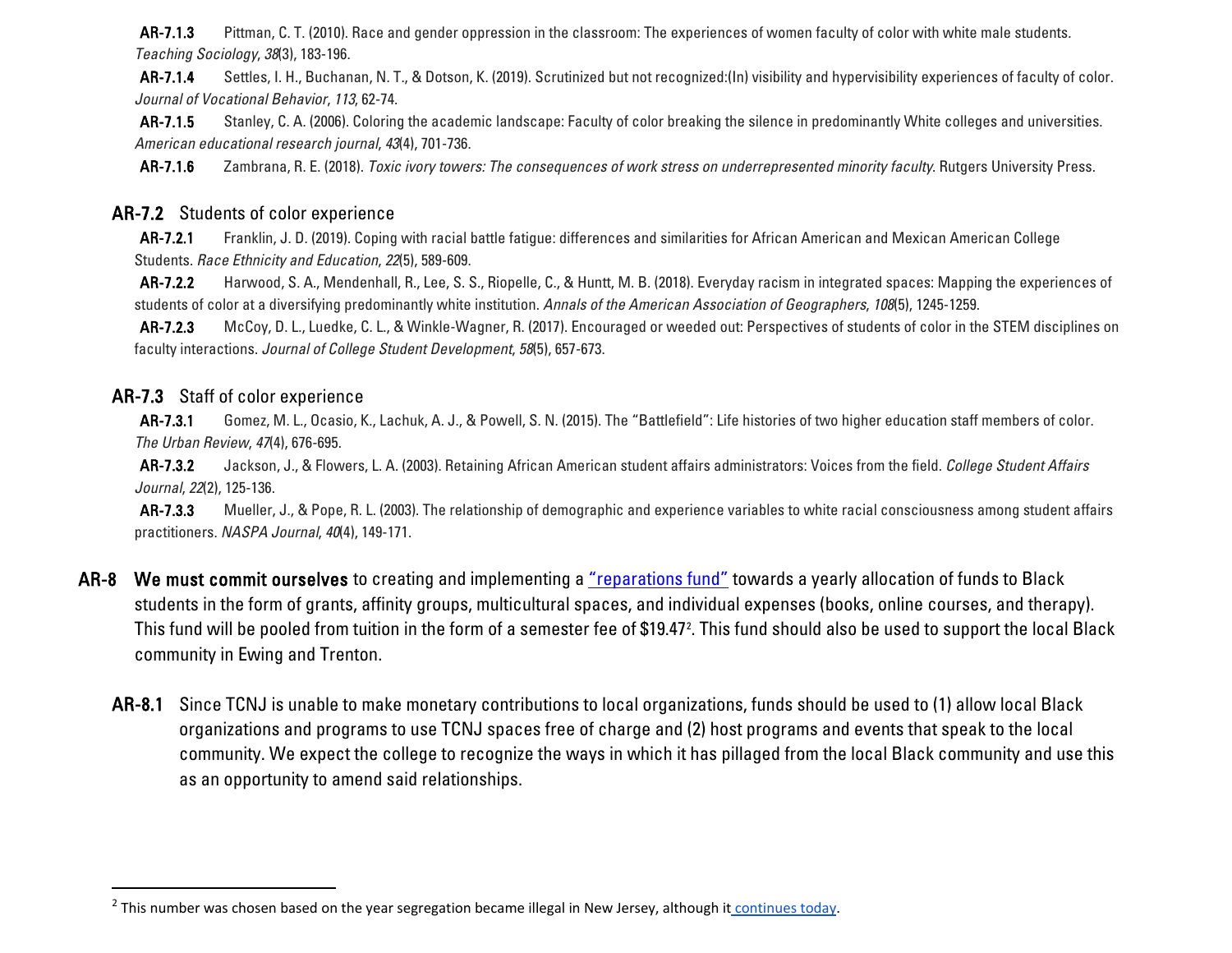- AR-9 We must commit ourselves to formally recognizing and celebrating Black History Month and allocate more funds for events hosted by African American Studies and Black student organizations: e.g., keynote speaker(s), space rental, special catered dinner, and physical display/banner. These entities should not be expected to fundraise for events that benefit our campus community. Black members of our TCNJ community should not be the only attendees at events celebrating Black History. All members of the TCNJ community, including our Board of Trustees, should be encouraged and incentivized to attend these events.
- AR-10 We must commit ourselves to disbanding the police department so that it can be replaced with a more holistic model of public health and safety. Because the criminal justice system is racially biased, Black members of the TCNJ community cannot trust police to protect and serve them in the case of an emergency. Because police are more likely to respond with deadly force toward people of color, it is dangerous to have armed police officers responding to our students' emergencies.
	- AR-10.1 Rather, funding for campus police should be reallocated to existing mental health services (e.g., in order to increase the number of therapists of color and reserve counseling sessions for students of color) and to the creation of a specialized response team that is better equipped to handle mental health emergencies. This team might consist of members of TCNJ's [Care team,](https://tcnjcares.tcnj.edu/tcnj-cares/care-team/) [mental health service workers,](https://mhs.tcnj.edu/about/our-staff/) and an unarmed public safety officer trained in peaceful conflict intervention.

AR-10.2 In addition, TCNJ must reopen all racial discrimination cases against campus police and take action accordingly.

- AR-11 We must commit ourselves to divest, in and of itself, from any partnerships that may exist with companies that rely on prison labor. A[s universities across the country](https://prisondivest.com/2019/04/10/over-20-campuses-across-nation-protest-on-april-10th-to-demand-universities-invest-in-community-resources-divest-from-prison-industrial-complex/) reckon with their reliance on the prison-industrial complex which is a form of modern day [slavery,](https://www.aaihs.org/black-lives-matter-on-campus-universities-must-rethink-reliance-on-campus-policing-and-prison-labor/) TCNJ must publicly disclose the companies they work with and endownment funds with stock in the prison-industrial complex. [Columbia University](https://finance.columbia.edu/content/trustee-action-prison-divestment-issue) and [The University of California](https://www.latimes.com/local/education/la-me-uc-divestment-prisons-20151226-story.html) system, which both divested from prison labor in 2015, provide strong models to emulate.
- AR-12 We must commit ourselves to recognizing the history of (and ongoing) racism at TCNJ that is reflected and celebrated in buildings and landmarks on and around our campus. We should engage in active, dedicated, research toward finding specific origins of these sites, and remove and/or rename them (as Trenton Hall was renamed), dedicating them instead to Black members of our community while showcasing the abhorrent history of these sites.
- AR-13 We must commit ourselves to revising course evaluations to include a question concerning the racial climate of the classroom to be implemented by fall 2021.